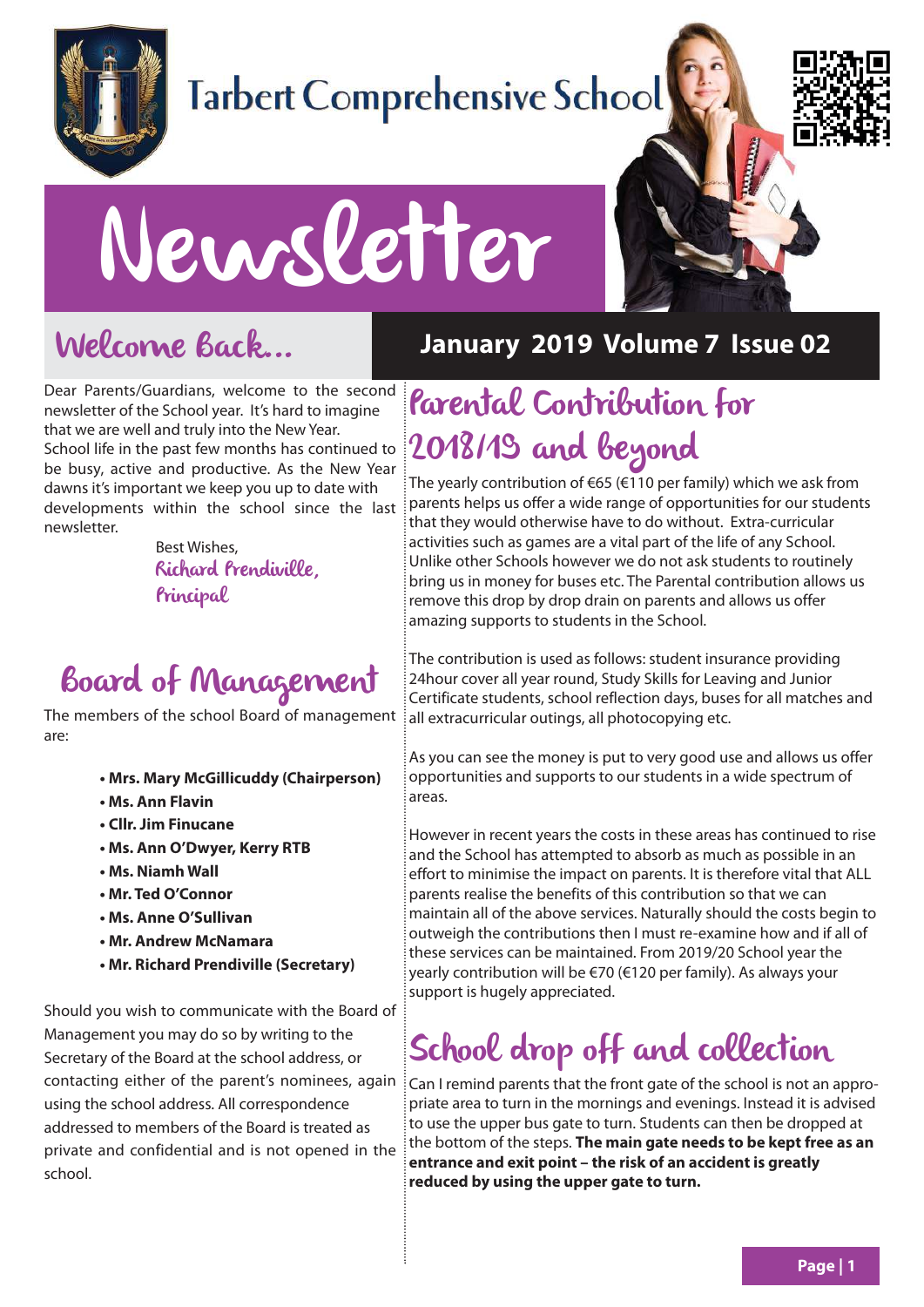## Remaining Parent Teacher **Meetings**

The school calendar 18/19 is available to view and print from the school website under Policies & Publications. The calendar includes holidays, other school closures and important dates to remember. My advice is for parents to print it off and keep it nearby. The following however are the remaining Parent Teacher Meetings.

All meetings run from 4.15pm to 6.45 pm. **Parents are asked to arrive no later than 5.45pm so as to be assured of meeting your child's teachers.** A reminder to Parents of **LC2 & LC1** (only) students that **students themselves must also attend along with their parents.**

**1st Year & TY2 PT Meeting Thursday 10th January 2019**

**LC1\*/LCA1\* P/S/T Meeting & TY3 Monday January 28th 2019**

### Digital Textbooks for Junior Cycle Pupils

A reminder to parents that all Junior Cycle pupils can access FREE Digital Versions of their Textbooks On-Line and at home on PC, Mobile or Tablet by using their School Gmail Account. It is hoped that through this initiative the weight of school bags will be reduced as now heavy textbooks can be stored in School whilst Digital Versions are accessed at Home for Study and Homework.

New Texts are continually being added so please check in. Any queries can be directed to the School or email "**textbooks@tarbertcs.ie**"

#### Christmas Exams, School Reports & VS Ware

Christmas/Autumn Exams ran from Tuesday November 27th to Friday November 30th. Students have been reminded about the importance of these Christmas exams as a key stepping stone in their State Exams preparation and as an indicator on their progress in school to date. I again wish to remind parents that **exam results will not be posted home** – instead they can be retrieved online through VSware. By now all parents have been issued their VSware login details.



VSware is the schools computerised administration system. All school reports are available to view online on VSware for your child or your children. Please feel free to contact the school if there are any issues concerning access or viewing these reports. Naturally the onus is on parents to keep their login details secure. In no way should login or password details be shared with others. The school will text home all parents to alert them as to the availability of the results online. It is my hope results will be available to view from mid-December 2018.

If you have difficulty going online or have internet problems at home and cannot view these results - then please contact the School and we will make alternative arrangements for you.

#### Pre Exams 2019

Mock exams for Junior and Leaving Cert students begin on 5/2/19. They will cost €110 per student and caped at €110 if you have more than one child doing pre exams this year. The money is being collected by the secretaries in the main office whereby a receipt will be issued and is due before **Friday, January 25th, 2019**.

Please be aware that the actual cost of pre exams is higher than **€110 per student**. However the school will subsidise this exam fee for all parents and for those parents who are medical card holders or currently unemployed and in receipt of social welfare. If you are in this situation, you will need to fill out a form, and return it to the school with your **medical card and the reduced fee of €40**. The medical card will be copied and returned to you. Please note, a GP visit card is not acceptable either for these exams or for the State Examinations.

The Pre Exam form will be given to students of exam classes in early January with full details. As with all matters financial, please feel free to contact myself or Ms Moloney around any concerns or difficulties you may have and the matter will be dealt with the upmost of sensitivity and discretion.

#### Use of The School Journal

The school journal is one of the main methods of communication between school and home. It is therefore vital that parents of **all year groups** view it regularly. Journals are collected weekly at Junior Cycle by class teachers and monitored by core subject teachers at senior cycle. All notes should be signed by a parent/guardian. These signatures should be made in full (not initialled – this lessens the tendency of forgery) There should be no tippex appearing on notes and pages in the journal are numbered, gaps in page numbers may indicate a page has been removed.

As the journal is crucial in Home/School communication it is of paramount importance that parents of **ALL** year groups monitor its contents on a regular basis.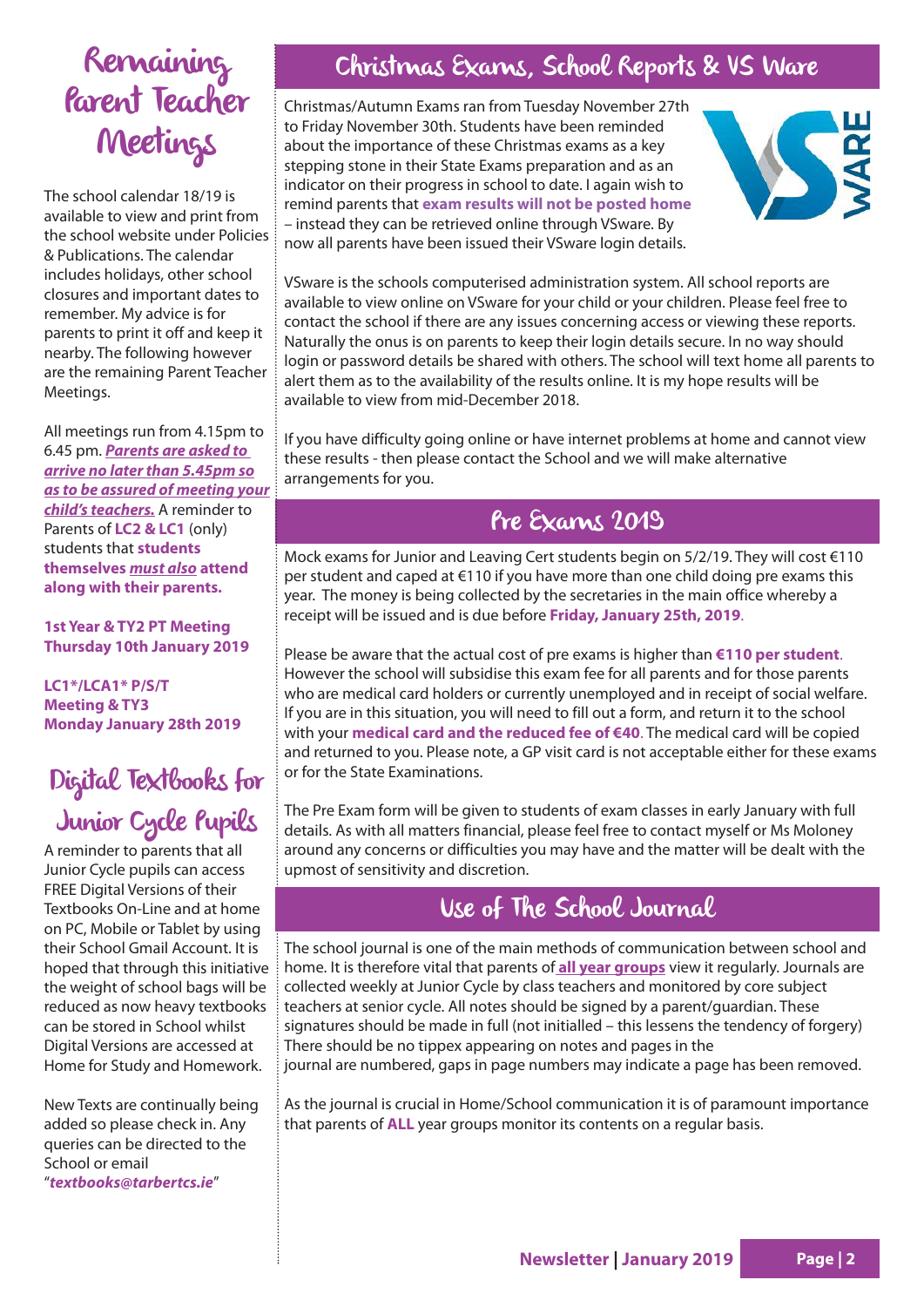## Advice for Exam Success

**As we approach the Pre-examinations I want to remind all students that exam success can come in many forms. Not all students can get the top grades or 625 points. Here in the Comprehensive School – we simply want you to reach your full potential - whatever that potential is!**

**From my experience I wish to emphasise that Examination success can often be put down to the following key factors:**

- **High rates of school attendance**
- **Completion of homework to a high standard**
- **Student self-motivation and commitment**
- **A healthy competitive element between friends**
- **Asking for help and assistance from teachers or indeed friends when necessary**
- **Taking advice from teachers (many of whom are State Examination correctors) on board. On many occasions this may revolve around dropping to Ordinary level for exams. Why take the risk failing a paper? After all it is worth remembering that an O1 grade at Ordinary level is equivalent in points to a H5 on a higher paper.**
- **Maintaining a positive attitude towards education as well as a sensible social life outside of school senior students who socialise to excess on weekend nights are exhausting themselves and find concentration more difficult midweek. Equally those students who overly involve themselves in numerous sports teams find a similar problem. Try and find a healthy balance.**

## Bad Weather and the possibility of School Closures

Any decision, by the Board of Management, to close the school is not taken lightly. In recent years this has mainly occurred as a consequence of severe winter weather conditions or power loss. The school tries to strike a balance between, on the one hand, ensuring the health, safety and wellbeing of both students and staff to the best of its ability while on the other hand, preventing the unnecessary disruption to teaching and learning of its students.



As with last winter, Bus Éireann has indicated that as a precaution against severe weather and in the interest of child safety, to introduce a policy applicable to all school transport services that it provides under the Department of Education and

Skills School Transport Scheme nationwide - for ALL Met Éireann Status Red weather events.

#### **This means that when a Red alert is issued by Met Éireann for our area the school bus services will not operate.**  This policy is available on www.buseireann.ie/statusred.

All parents should be aware that:

- Bus Éireann has sole responsibility for school transport and NOT school personnel
- A Status Red weather warning automatically means all school transport services provided by Bus Éireann under the School Transport Schemes are cancelled – in the affected areas – while the warning is in effect.
- Weather warnings are carried on all national and local news bulletins.
- Those families using private bus operators should contact their bus operators directly for up to date information about transport availability
- **While Bus Éireann may not be providing school transport services because of this new policy, it understands that when any severe weather is forecast, it remains for each individual school to decide whether that school should close or not. Therefore the school may open as normal, if it so decides.**
- In the event that the school authorities decide to officially close the school for poor weather or indeed for any reason – a text message will be sent to all parents regarding the closure – every attempt will be made to do this as early as possible, keeping in mind that as Principal, I often rely on many others for information/recommendations before a decision is made and conditions can change rapidly in the early mornings.
- Parents should only accept text messages with the '**TarbertCS**' username.